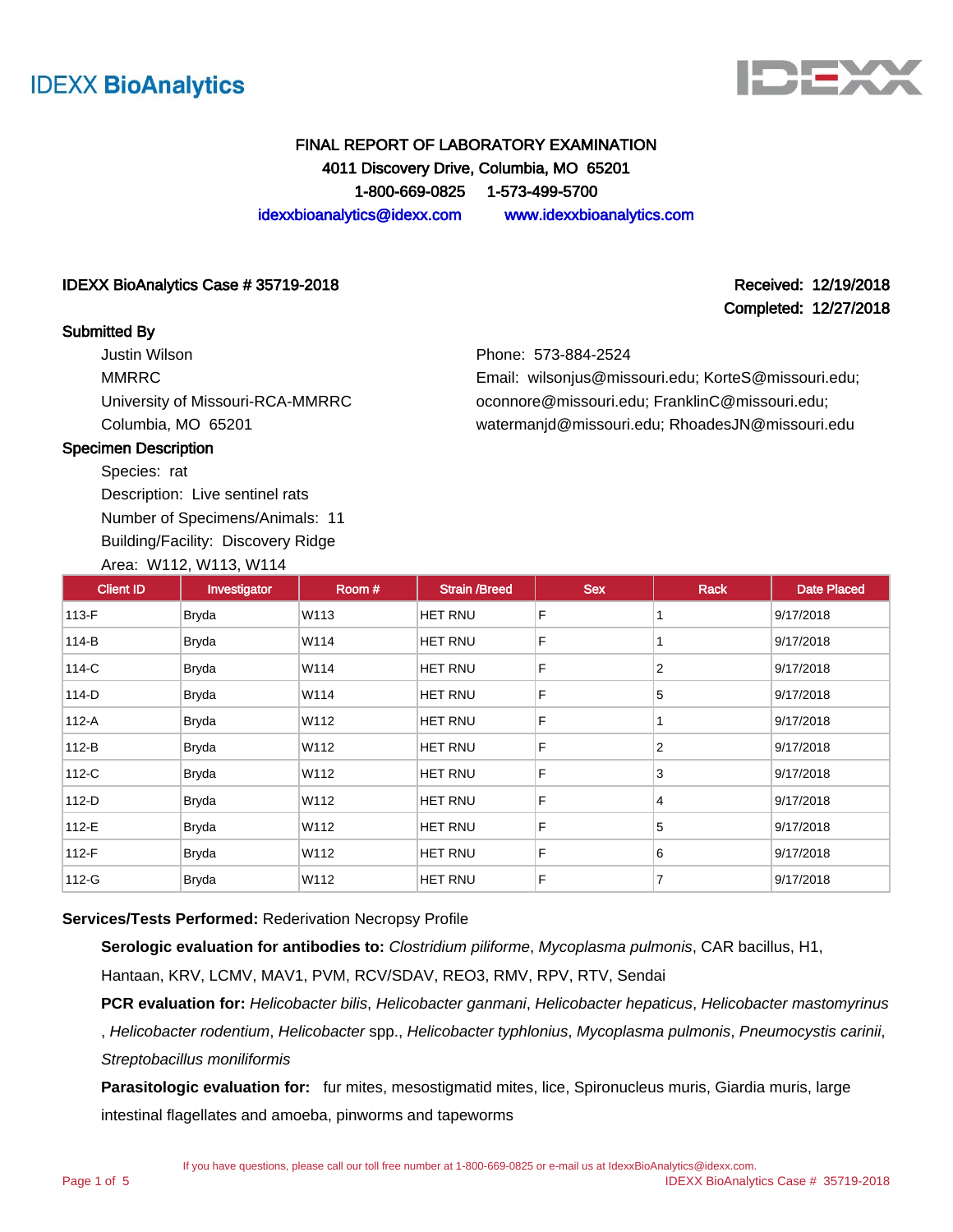**Microbiologic evaluation for:** Corynebacterium kutscheri, Pasteurella multocida, Pasteurella pneumotropica biotype Heyl, Pasteurella pneumotropica biotype Jawetz, Salmonella enterica, Streptococcus pneumoniae

**General Comments:** Discovery Ridge - 2018 Q4 'A' room sentinel rat necropsies

**Summary:** All test results were negative. Please see the report for details.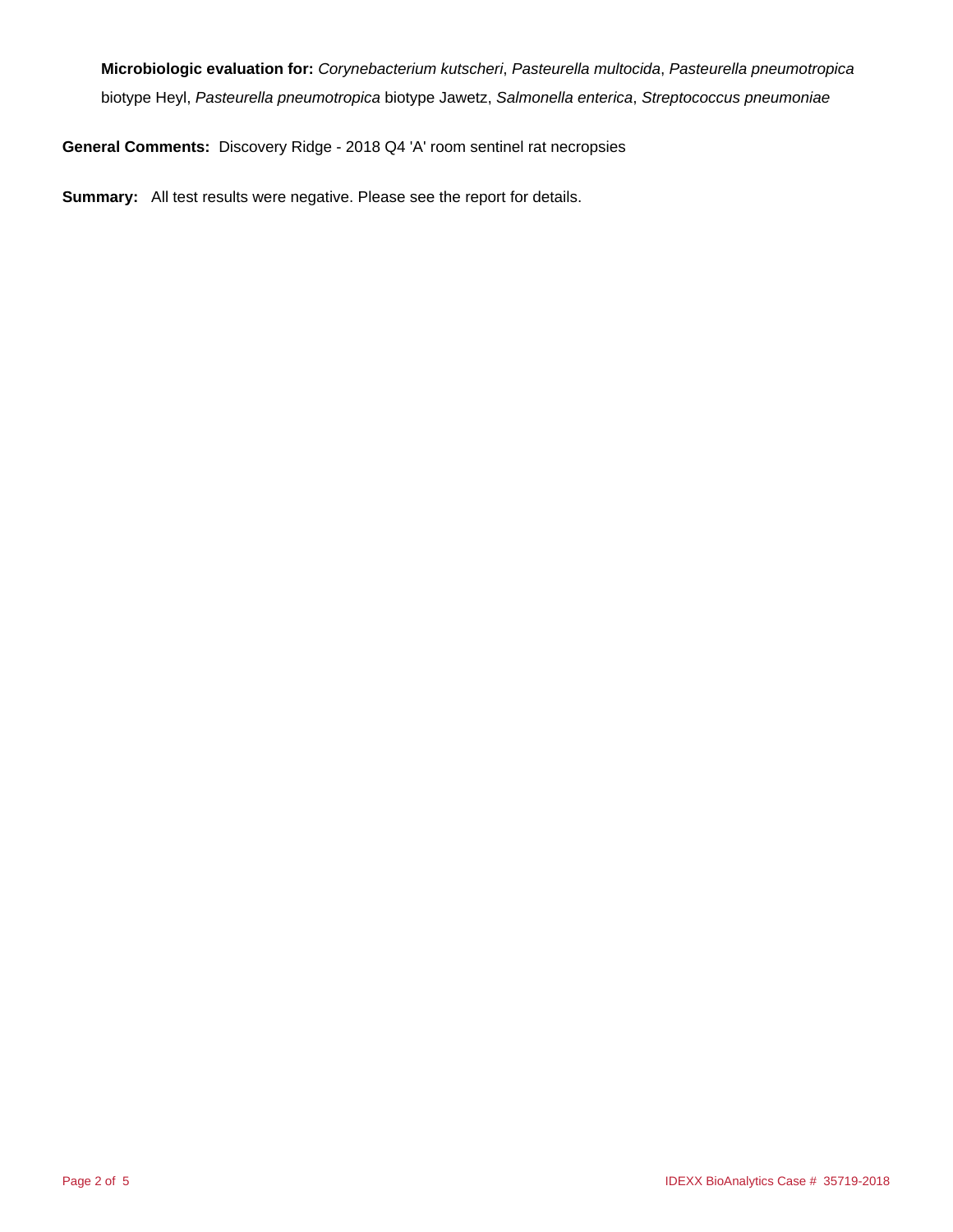# **NECROPSY**

No gross lesions were detected in any of the body systems and organs examined.

## SEROLOGY SUMMARY

|                              | $113-F$        | $114-B$        | $114-C$        | $114-D$        | $112-A$        | $112-B$        | 112-C          | $112-D$        | $112-E$        |
|------------------------------|----------------|----------------|----------------|----------------|----------------|----------------|----------------|----------------|----------------|
| <b>CAR bacillus</b>          | $\blacksquare$ | $\blacksquare$ | $\blacksquare$ | $\blacksquare$ | $\blacksquare$ | $\blacksquare$ | $\blacksquare$ | $\blacksquare$ | $\blacksquare$ |
| <b>Hantaan</b>               | $\blacksquare$ | $\blacksquare$ | $\blacksquare$ | $\blacksquare$ | $\blacksquare$ | $\blacksquare$ | ۰              | $\blacksquare$ | $\blacksquare$ |
| <b>LCMV</b>                  | $\blacksquare$ | $\blacksquare$ | $\blacksquare$ | $\blacksquare$ | $\blacksquare$ | $\blacksquare$ | $\blacksquare$ | $\blacksquare$ | $\blacksquare$ |
| <b>Mycoplasma pulmonis</b>   | $\blacksquare$ | $\blacksquare$ | $\blacksquare$ | $\blacksquare$ | $\blacksquare$ | $\blacksquare$ | $\blacksquare$ | $\blacksquare$ | $\blacksquare$ |
| MAV <sub>1</sub>             | $\blacksquare$ | $\blacksquare$ | $\blacksquare$ | $\blacksquare$ | $\blacksquare$ | $\blacksquare$ | $\blacksquare$ | $\blacksquare$ |                |
| <b>RPV</b>                   | $\blacksquare$ | $\blacksquare$ | $\blacksquare$ | $\blacksquare$ | ۰              | $\blacksquare$ | ۰              | $\blacksquare$ | $\blacksquare$ |
| <b>RMV</b>                   | $\blacksquare$ | $\blacksquare$ | $\blacksquare$ | $\blacksquare$ | ٠              | $\blacksquare$ | ٠              | $\blacksquare$ | $\blacksquare$ |
| <b>KRV</b>                   | $\blacksquare$ | $\blacksquare$ | $\blacksquare$ | $\blacksquare$ | $\blacksquare$ | $\blacksquare$ | $\blacksquare$ | $\blacksquare$ | $\blacksquare$ |
| <b>H1</b>                    | ۰              | $\blacksquare$ | $\blacksquare$ | $\blacksquare$ | ۰              | $\blacksquare$ | $\blacksquare$ | $\blacksquare$ | $\blacksquare$ |
| <b>PVM</b>                   | $\blacksquare$ | $\blacksquare$ | $\blacksquare$ | $\blacksquare$ | $\blacksquare$ | $\blacksquare$ | $\blacksquare$ | $\blacksquare$ |                |
| <b>RCV/SDAV</b>              | $\blacksquare$ | $\blacksquare$ | $\blacksquare$ | $\blacksquare$ | ٠              | $\blacksquare$ | $\blacksquare$ | $\blacksquare$ | $\blacksquare$ |
| REO <sub>3</sub>             | $\blacksquare$ | $\blacksquare$ | $\blacksquare$ | $\blacksquare$ | ۰              | $\blacksquare$ | ۰              | $\blacksquare$ | $\blacksquare$ |
| <b>RTV</b>                   | $\blacksquare$ | $\blacksquare$ | $\blacksquare$ | $\blacksquare$ | $\blacksquare$ | $\blacksquare$ | $\blacksquare$ | $\blacksquare$ |                |
| <b>Sendai</b>                | ۰              | $\blacksquare$ | $\blacksquare$ | $\blacksquare$ | $\blacksquare$ | $\blacksquare$ | $\blacksquare$ | $\blacksquare$ | $\blacksquare$ |
| <b>Clostridium piliforme</b> | $\blacksquare$ | $\blacksquare$ | $\blacksquare$ | $\blacksquare$ | ۰              | $\blacksquare$ | $\blacksquare$ | $\blacksquare$ | $\blacksquare$ |
| Rat IgG                      | $\mathsf{N}$   | ${\sf N}$      | $\mathsf{N}$   | ${\sf N}$      | ${\sf N}$      | ${\sf N}$      | ${\sf N}$      | ${\sf N}$      | ${\sf N}$      |

|                              | 112-F | 112-G |
|------------------------------|-------|-------|
| <b>CAR bacillus</b>          |       |       |
| <b>Hantaan</b>               |       |       |
| <b>LCMV</b>                  |       |       |
| Mycoplasma pulmonis          |       |       |
| <b>MAV1</b>                  |       |       |
| <b>RPV</b>                   |       |       |
| <b>RMV</b>                   |       |       |
| <b>KRV</b>                   |       |       |
| H1                           |       |       |
| <b>PVM</b>                   |       |       |
| <b>RCV/SDAV</b>              |       |       |
| REO <sub>3</sub>             |       |       |
| <b>RTV</b>                   |       |       |
| <b>Sendai</b>                |       |       |
| <b>Clostridium piliforme</b> |       |       |
| Rat IgG                      | N     | N     |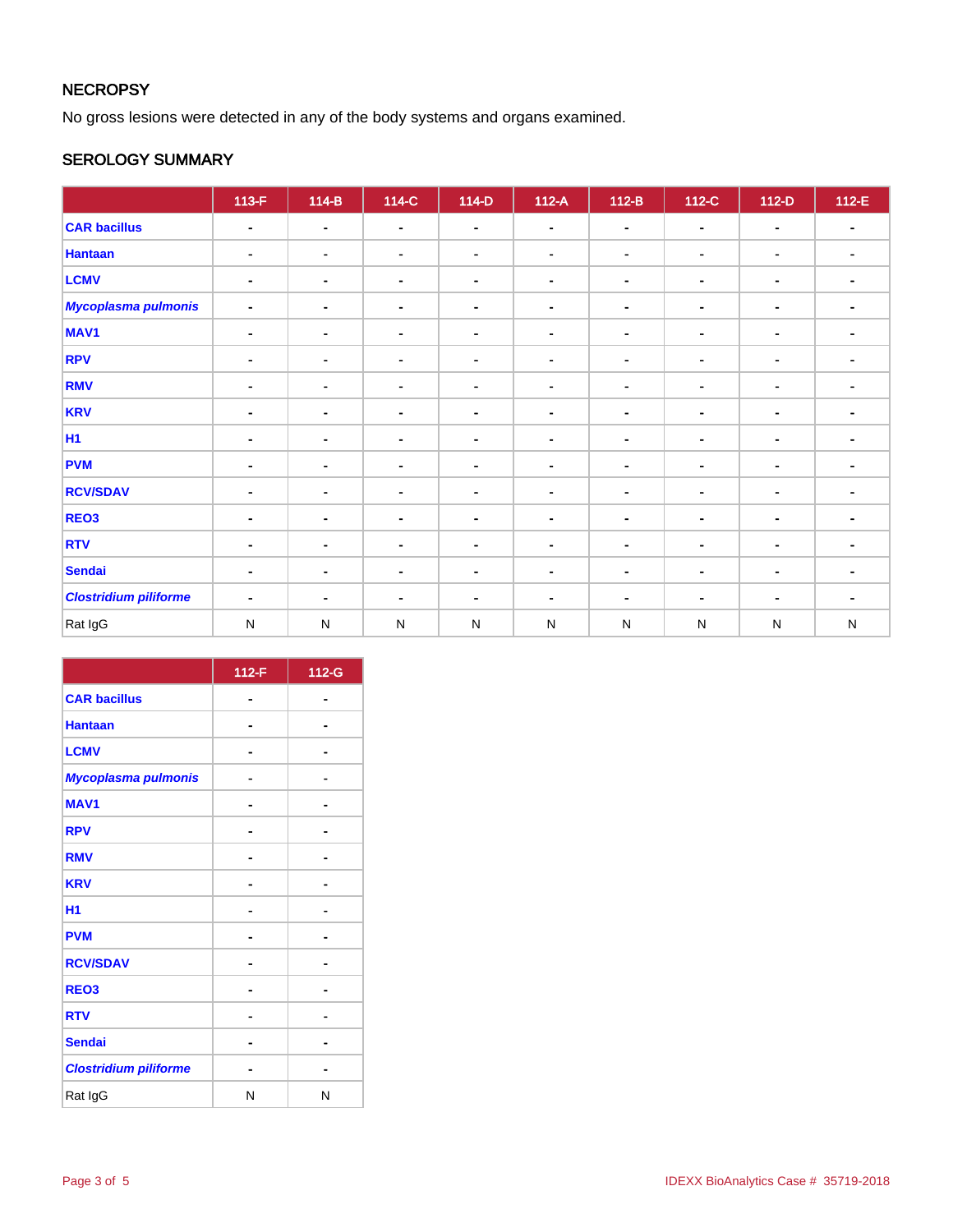Legend: + = positive - = negative blank = test not performed EQ = equivocal HE = hemolysis precluded testing l = insufficient W = weak positive WB = Western Blot confirmatory analysis pending NS = non-specific reactivity N = normal  $\lg G$  L = less than normal  $\lg G$ 

## PCR EVALUATION

| feces                        | $113-F$ | $114-B$ | 114-C          | $114-D$        | $112-A$ | $112-B$                  | 112-C | $112-D$        | $112-E$ |
|------------------------------|---------|---------|----------------|----------------|---------|--------------------------|-------|----------------|---------|
| Helicobacter spp.            |         |         | -              |                |         |                          |       |                |         |
| Helicobacter bilis           |         |         | -              | ۰.             |         | $\overline{\phantom{a}}$ | ۰     | $\blacksquare$ |         |
| Helicobacter ganmani         |         |         | $\blacksquare$ | $\blacksquare$ |         |                          |       | $\blacksquare$ |         |
| Helicobacter hepaticus       |         |         |                | ۰              |         |                          |       |                |         |
| Helicobacter<br>mastomyrinus |         |         |                | -              |         |                          |       |                |         |
| Helicobacter rodentium       |         |         |                | $\blacksquare$ |         |                          |       | $\blacksquare$ |         |
| Helicobacter typhlonius      |         |         |                |                |         |                          |       |                |         |

| feces                        | $112-F$ | 112-G |
|------------------------------|---------|-------|
| Helicobacter spp.            |         |       |
| Helicobacter bilis           |         |       |
| Helicobacter ganmani         |         |       |
| Helicobacter hepaticus       |         |       |
| Helicobacter<br>mastomyrinus |         |       |
| Helicobacter rodentium       |         |       |
| Helicobacter typhlonius      |         |       |

| <b>lung</b>          | 40E | 114-B | 114-C | 114-D | $112-A$ | 112-B | 112-C | 12-D | $12-E$ |
|----------------------|-----|-------|-------|-------|---------|-------|-------|------|--------|
| Pneumocystis carinii | -   |       |       |       |         |       |       |      |        |

| llung                | $112-F$ | 112-G |
|----------------------|---------|-------|
| Pneumocystis carinii |         |       |

| <b>loral swab</b>               | $113-F$ | 114-B          | 114-C | 114-D                    | $112-A$        | $112-B$ | $112-C$        | 112-D | $112-E$ |
|---------------------------------|---------|----------------|-------|--------------------------|----------------|---------|----------------|-------|---------|
| Mycoplasma pulmonis             |         | $\blacksquare$ | . .   | $\blacksquare$           | $\blacksquare$ |         | $\blacksquare$ |       |         |
| Streptobacillus<br>moniliformis |         | $\sim$         | -     | $\overline{\phantom{a}}$ |                |         |                |       |         |

| loral swab                      | $112-F$ | $112-G$ |
|---------------------------------|---------|---------|
| Mycoplasma pulmonis             |         |         |
| Streptobacillus<br>moniliformis |         |         |

Legend: + = positive - = negative id:id = pooled sample range id+id+id = non-range pooled sample NT or blank = no test performed wps = weak positive Testing in progress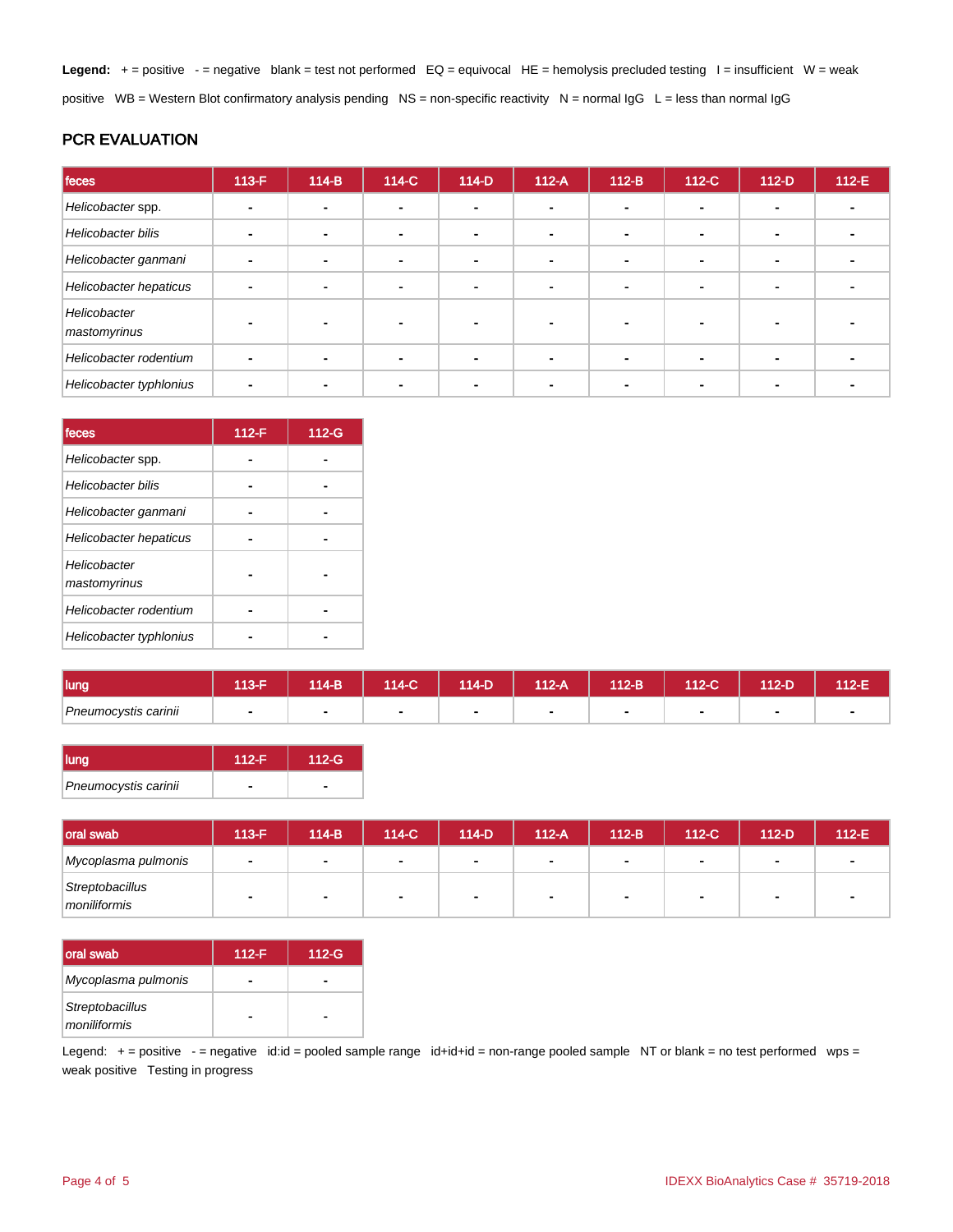## **PARASITOLOGY**

|           | 113-F/ | $114-B$      | $114-C$ | $114-D$ | $112-A$        | $112-B$ | $112-C$ | 112-D | 112-E          |
|-----------|--------|--------------|---------|---------|----------------|---------|---------|-------|----------------|
| parasites | . .    | $\mathbf{r}$ | ٠       |         | $\blacksquare$ | $\sim$  | $\sim$  |       | $\blacksquare$ |
|           |        |              |         |         |                |         |         |       |                |

|           | $112-F$ | 112-G' |
|-----------|---------|--------|
| parasites |         |        |

## **MICROBIOLOGY**

Specimen/Source: cecum

| <b>Isolate</b>      | $13-F$ | 114-B                    | 114-C' | 114-D | 112-A | 112-B | 112-C'         | 112-D | 40F<br>145 |
|---------------------|--------|--------------------------|--------|-------|-------|-------|----------------|-------|------------|
| Salmonella enterica |        | $\overline{\phantom{0}}$ |        |       |       |       | $\blacksquare$ |       |            |

### Specimen/Source: cecum

| <b>Isolate</b>      | $112-F$                  | $112-G$ |
|---------------------|--------------------------|---------|
| Salmonella enterica | $\overline{\phantom{a}}$ |         |

### Specimen/Source: nasopharynx

| <b>Isolate</b>                              | $113-F$ | $114-B$                  | 114-C                    | $114-D$ | $112-A$                  | $112-B$        | 112-C | $112-D$ | $112-E$ |
|---------------------------------------------|---------|--------------------------|--------------------------|---------|--------------------------|----------------|-------|---------|---------|
| Corynebacterium kutscheri                   |         | $\overline{\phantom{0}}$ | $\overline{\phantom{a}}$ |         | ۰                        | -              |       |         |         |
| Pasteurella multocida                       |         |                          | $\blacksquare$           |         | $\overline{\phantom{0}}$ | $\blacksquare$ |       |         |         |
| Pasteurella pneumotropica<br>biotype Heyl   |         |                          |                          |         |                          |                |       |         |         |
| Pasteurella pneumotropica<br>biotype Jawetz |         | $\overline{\phantom{0}}$ |                          |         |                          |                |       |         |         |
| Streptococcus pneumoniae                    |         |                          |                          |         |                          |                |       |         |         |

#### Specimen/Source: nasopharynx

| <b>Isolate</b>                              | 112-F | 112-G |
|---------------------------------------------|-------|-------|
| Corynebacterium kutscheri                   |       |       |
| Pasteurella multocida                       |       |       |
| Pasteurella pneumotropica<br>biotype Heyl   |       |       |
| Pasteurella pneumotropica<br>biotype Jawetz |       |       |
| Streptococcus pneumoniae                    |       |       |

Legend:  $+$  = agent recovered - = agent not recovered blank = test not performed  $n$  = no growth  $X$  = Preliminary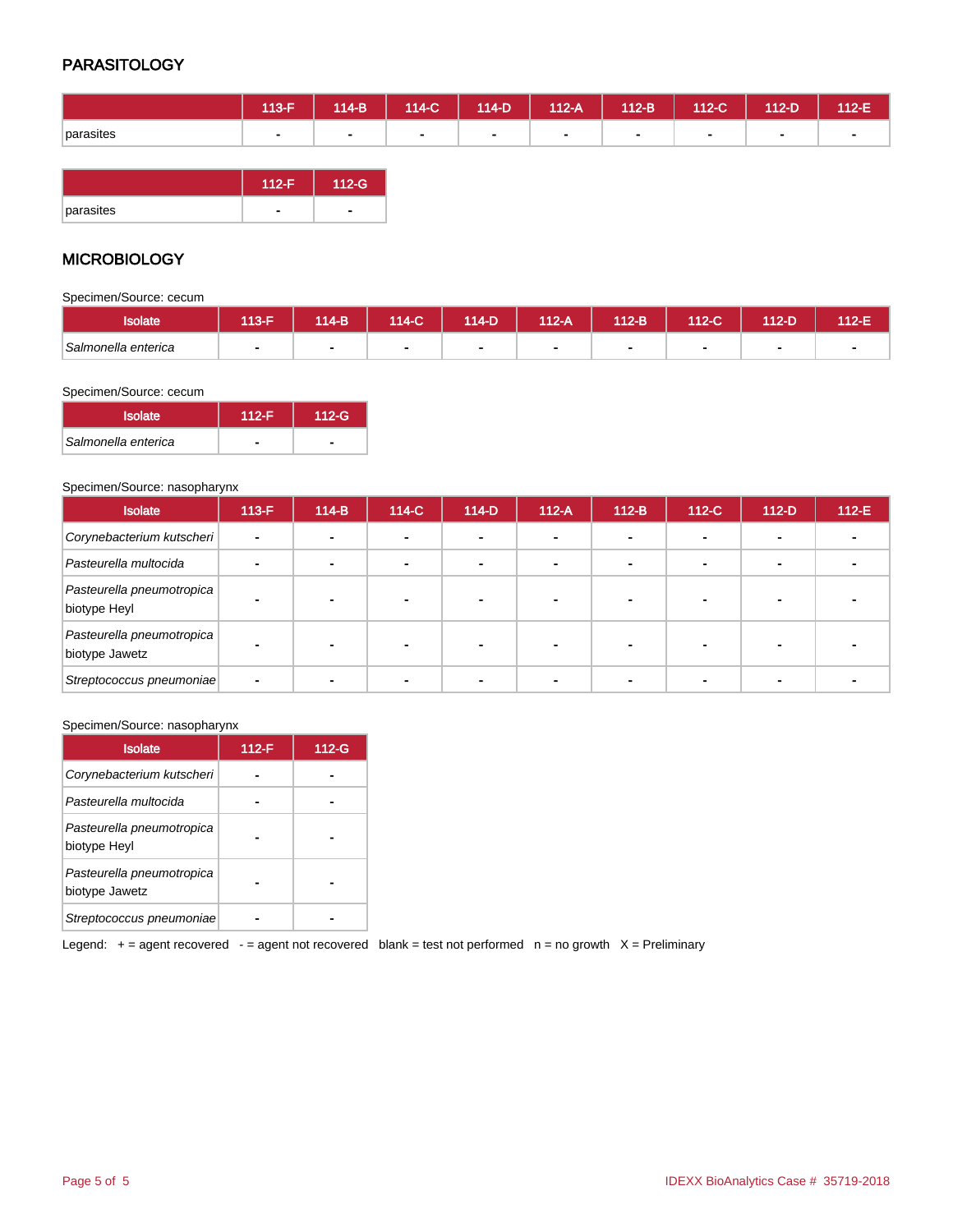



# FINAL REPORT OF LABORATORY EXAMINATION 4011 Discovery Drive, Columbia, MO 65201 1-800-669-0825 1-573-499-5700 idexxbioanalytics@idexx.com www.idexxbioanalytics.com

## IDEXX BioAnalytics Case # 35719-2018 **Received: 12/19/2018** Received: 12/19/2018

Completed: 12/27/2018

### SEROLOGY DETAILS

|                                       | <b>Baseline</b> | 113-F                    | 114-B                        | 114-C                        | 114-D          | $112-A$                      | $112-B$        | 112-C                        | 112-D                    | 112-E          |
|---------------------------------------|-----------------|--------------------------|------------------------------|------------------------------|----------------|------------------------------|----------------|------------------------------|--------------------------|----------------|
| <b>CAR bacillus</b>                   |                 |                          |                              |                              |                |                              |                |                              |                          |                |
| CAR bacillus purified<br>bacteria     | MFI > 3.750     |                          |                              |                              |                |                              |                |                              |                          |                |
| <b>Hantaan</b>                        |                 |                          |                              |                              |                |                              |                |                              |                          |                |
| Hantaan NP                            | MFI > 4.000     |                          |                              | $\blacksquare$               | $\blacksquare$ | $\blacksquare$               | $\blacksquare$ | $\blacksquare$               |                          |                |
| <b>LCMV</b>                           |                 |                          |                              |                              |                |                              |                |                              |                          |                |
| <b>LCMV</b> recombinant               | MFI > 3.000     |                          | ۰                            |                              |                | ۰                            | $\blacksquare$ | $\blacksquare$               | ٠                        |                |
| <b>Mycoplasma pulmonis</b>            |                 |                          |                              |                              |                |                              |                |                              |                          |                |
| M. pulmonis purified<br>bacteria      | MFI > 4.250     |                          |                              |                              |                |                              |                |                              | Ē.                       |                |
| <b>MAV1</b>                           |                 |                          |                              |                              |                |                              |                |                              |                          |                |
| MAV1 purified virus                   | MFI > 3.750     | ä,                       | $\blacksquare$               | $\blacksquare$               | $\blacksquare$ | $\qquad \qquad \blacksquare$ | ä,             | $\qquad \qquad \blacksquare$ | $\blacksquare$           | ÷,             |
| <b>RPV</b>                            |                 |                          |                              |                              |                |                              |                |                              |                          |                |
| RPV purified virus                    | MFI > 2.500     | $\blacksquare$           | $\qquad \qquad \blacksquare$ | $\qquad \qquad \blacksquare$ | $\blacksquare$ | $\blacksquare$               | $\blacksquare$ | $\blacksquare$               | ۰                        |                |
| NS1 <sup>1</sup>                      | MFI > 3.750     | $\blacksquare$           |                              | ٠                            | $\blacksquare$ | $\blacksquare$               | $\blacksquare$ | Ĭ.                           | ٠                        |                |
| <b>RMV</b>                            |                 |                          |                              |                              |                |                              |                |                              |                          |                |
| RMV VP2 recombinant                   | MFI > 2.000     | $\blacksquare$           | ٠                            | ۰                            | $\blacksquare$ | $\blacksquare$               | $\blacksquare$ | $\blacksquare$               | $\blacksquare$           | ٠              |
| NS1 <sup>1</sup>                      | MFI > 3.750     | $\overline{\phantom{a}}$ |                              | ۰                            | $\blacksquare$ | ٠                            | $\blacksquare$ | $\blacksquare$               | -                        |                |
| <b>KRV</b>                            |                 |                          |                              |                              |                |                              |                |                              |                          |                |
| KRV purified virus                    | MFI > 3.250     | $\blacksquare$           | $\blacksquare$               | $\blacksquare$               | $\blacksquare$ | $\blacksquare$               | $\blacksquare$ | $\blacksquare$               | $\blacksquare$           | $\blacksquare$ |
| $NS1$ <sup>1</sup>                    | MFI > 3.750     | $\blacksquare$           |                              | ۰                            | $\blacksquare$ | $\blacksquare$               | $\blacksquare$ | $\blacksquare$               | $\blacksquare$           |                |
| <b>H1</b>                             |                 |                          |                              |                              |                |                              |                |                              |                          |                |
| H1 purified virus                     | MFI > 1.750     | $\blacksquare$           | $\qquad \qquad \blacksquare$ | ٠                            | $\blacksquare$ | $\blacksquare$               | $\blacksquare$ | $\blacksquare$               | $\blacksquare$           | ٠              |
| NS1 <sup>1</sup>                      | MFI > 3.750     | $\blacksquare$           | ٠                            | $\blacksquare$               | $\blacksquare$ | $\blacksquare$               | $\blacksquare$ | $\blacksquare$               | $\overline{\phantom{a}}$ |                |
| <b>PVM</b>                            |                 |                          |                              |                              |                |                              |                |                              |                          |                |
| PVM purified virus                    | MFI > 2.500     | ä,                       | $\blacksquare$               | ä,                           | $\blacksquare$ | $\blacksquare$               | $\blacksquare$ | $\blacksquare$               | ä,                       |                |
| <b>RCV/SDAV</b>                       |                 |                          |                              |                              |                |                              |                |                              |                          |                |
| RCV/SDAV purified virus   MFI > 3.750 |                 | $\blacksquare$           | $\blacksquare$               | $\blacksquare$               | $\blacksquare$ | $\blacksquare$               | $\blacksquare$ | $\blacksquare$               | $\blacksquare$           | $\blacksquare$ |

If you have questions, please call our toll free number at 1-800-669-0825 or e-mail us at IdexxBioAnalytics@idexx.com.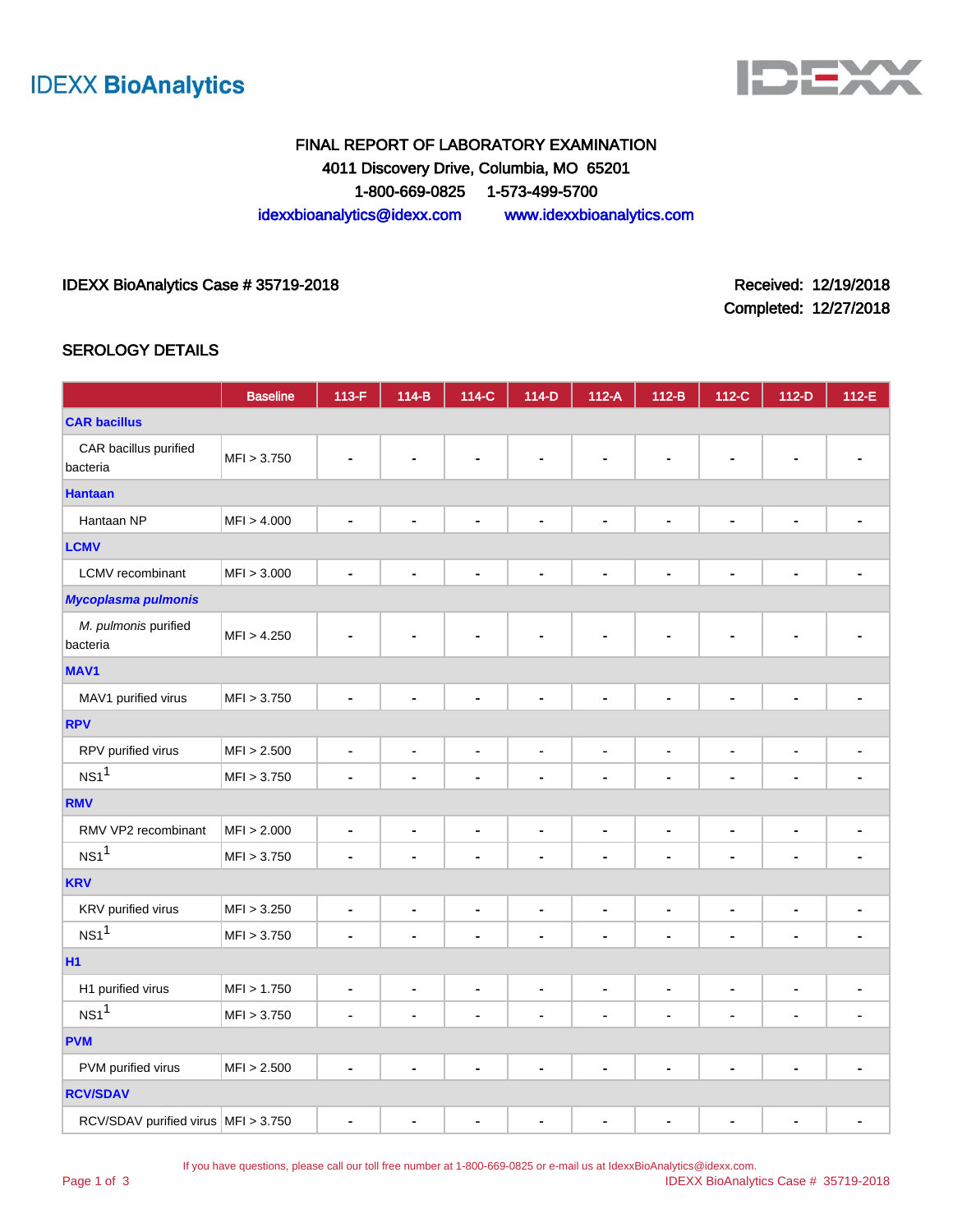|                                            | <b>Baseline</b> | $113-F$                  | $114-B$ | 114-C          | $114-D$        | $112-A$        | $112-B$        | $112-C$        | $112-D$        | 112-E |
|--------------------------------------------|-----------------|--------------------------|---------|----------------|----------------|----------------|----------------|----------------|----------------|-------|
| RCV/SDAV Spike                             | MFI > 3.750     | $\overline{\phantom{0}}$ |         | $\blacksquare$ | $\blacksquare$ | $\sim$         | $\blacksquare$ | $\blacksquare$ | $\blacksquare$ |       |
| REO <sub>3</sub>                           |                 |                          |         |                |                |                |                |                |                |       |
| REO3 purified virus                        | MFI > 4.900     |                          |         | ۰              | $\blacksquare$ | $\blacksquare$ | $\blacksquare$ | $\blacksquare$ | $\blacksquare$ |       |
| <b>RTV</b>                                 |                 |                          |         |                |                |                |                |                |                |       |
| RTV purified virus                         | MFI > 2.000     | ۰                        | ۰       | $\blacksquare$ | $\blacksquare$ | $\blacksquare$ | $\blacksquare$ | $\blacksquare$ | $\blacksquare$ |       |
| TMEV purified virus                        | MFI > 2.000     |                          |         | $\blacksquare$ | $\blacksquare$ | $\blacksquare$ | $\blacksquare$ | $\blacksquare$ | $\blacksquare$ |       |
| <b>Sendai</b>                              |                 |                          |         |                |                |                |                |                |                |       |
| Sendai purified virus                      | MFI > 3.750     |                          |         | $\blacksquare$ | $\blacksquare$ | $\blacksquare$ | $\blacksquare$ | $\blacksquare$ | $\blacksquare$ |       |
| <b>Clostridium piliforme</b>               |                 |                          |         |                |                |                |                |                |                |       |
| Clostridium piliforme<br>purified bacteria | MFI > 4.950     |                          |         | $\blacksquare$ | $\sim$         | $\sim$         | $\blacksquare$ | $\blacksquare$ | $\blacksquare$ |       |

|                                     | <b>Baseline</b> | $112-F$ | 112-G |  |  |  |  |  |
|-------------------------------------|-----------------|---------|-------|--|--|--|--|--|
| <b>CAR bacillus</b>                 |                 |         |       |  |  |  |  |  |
| CAR bacillus purified<br>bacteria   | MFI > 3.750     |         |       |  |  |  |  |  |
| <b>Hantaan</b>                      |                 |         |       |  |  |  |  |  |
| Hantaan NP                          | MFI > 4.000     |         |       |  |  |  |  |  |
| <b>LCMV</b>                         |                 |         |       |  |  |  |  |  |
| <b>LCMV</b> recombinant             | MFI > 3.000     |         |       |  |  |  |  |  |
| Mycoplasma pulmonis                 |                 |         |       |  |  |  |  |  |
| M. pulmonis purified<br>bacteria    | MFI > 4.250     |         |       |  |  |  |  |  |
| <b>MAV1</b>                         |                 |         |       |  |  |  |  |  |
| MAV1 purified virus                 | MFI > 3.750     |         |       |  |  |  |  |  |
| <b>RPV</b>                          |                 |         |       |  |  |  |  |  |
| RPV purified virus                  | MFI > 2.500     |         |       |  |  |  |  |  |
| NS1 <sup>1</sup>                    | MFI > 3.750     |         |       |  |  |  |  |  |
| <b>RMV</b>                          |                 |         |       |  |  |  |  |  |
| RMV VP2 recombinant                 | MFI > 2.000     |         |       |  |  |  |  |  |
| NS1 <sup>1</sup>                    | MFI > 3.750     |         |       |  |  |  |  |  |
| <b>KRV</b>                          |                 |         |       |  |  |  |  |  |
| KRV purified virus                  | MFI > 3.250     |         |       |  |  |  |  |  |
| NS1 <sup>1</sup>                    | MFI > 3.750     |         |       |  |  |  |  |  |
| <b>H1</b>                           |                 |         |       |  |  |  |  |  |
| H1 purified virus                   | MFI > 1.750     |         |       |  |  |  |  |  |
| NS1 <sup>1</sup>                    | MFI > 3.750     |         |       |  |  |  |  |  |
| <b>PVM</b>                          |                 |         |       |  |  |  |  |  |
| PVM purified virus                  | MFI > 2.500     |         |       |  |  |  |  |  |
| <b>RCV/SDAV</b>                     |                 |         |       |  |  |  |  |  |
| RCV/SDAV purified virus MFI > 3.750 |                 |         |       |  |  |  |  |  |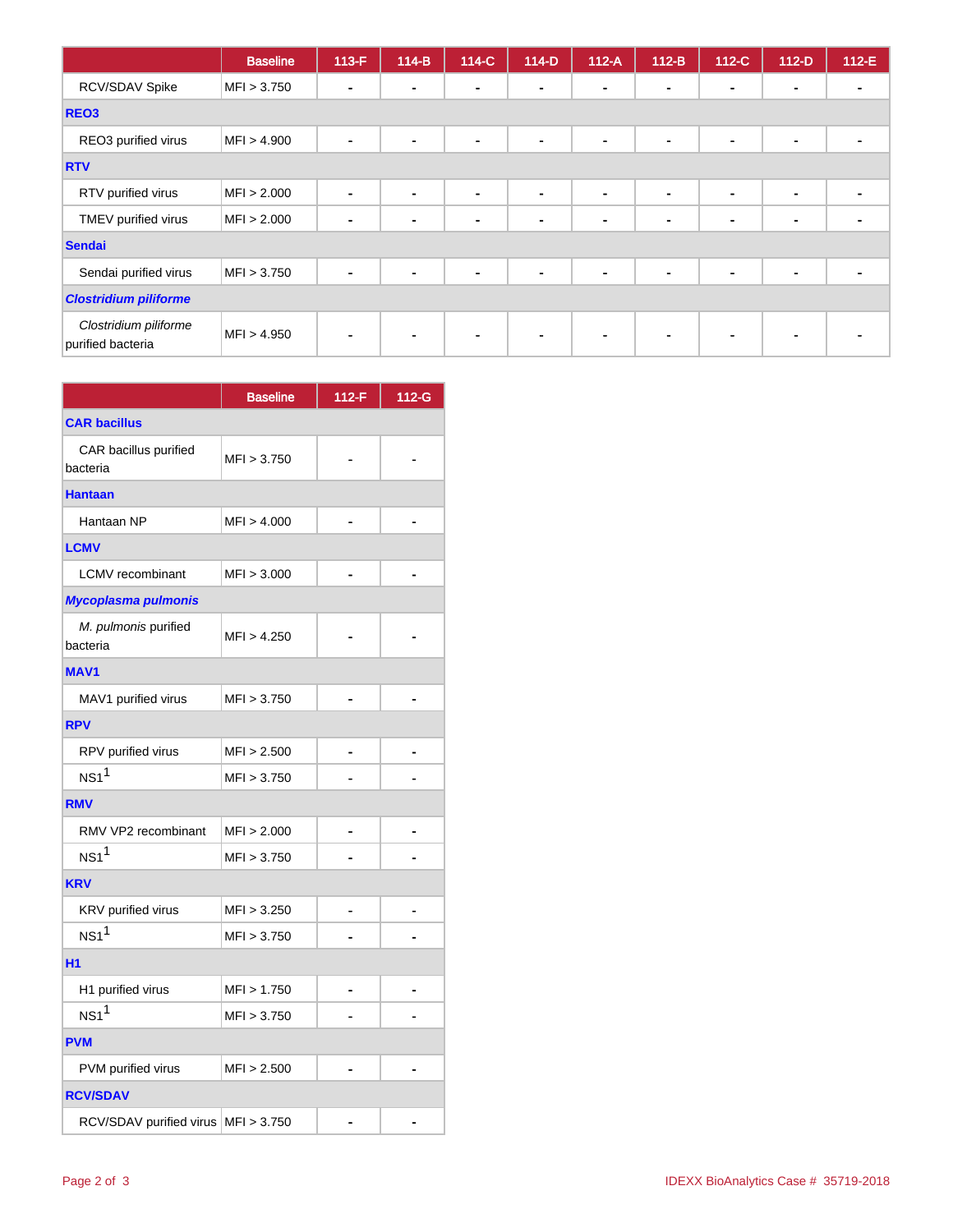|                                            | <b>Baseline</b> | 112-F | $112-G$ |
|--------------------------------------------|-----------------|-------|---------|
| RCV/SDAV Spike                             | MFI > 3.750     |       |         |
| REO <sub>3</sub>                           |                 |       |         |
| REO3 purified virus                        | MFI > 4.900     |       |         |
| <b>RTV</b>                                 |                 |       |         |
| RTV purified virus                         | MFI > 2.000     |       |         |
| TMEV purified virus                        | MFI > 2.000     |       |         |
| <b>Sendai</b>                              |                 |       |         |
| Sendai purified virus                      | MFI > 3.750     |       |         |
| <b>Clostridium piliforme</b>               |                 |       |         |
| Clostridium piliforme<br>purified bacteria | MFI > 4.950     |       |         |

**NS11 :** NS1 protein is highly conserved among rodent parvoviruses and thus serves as a generic assay for parvovirus seroconversion.

Legend: + = positive - = negative blank = test not performed EQ = equivocal HE = hemolysis precluded testing I = insufficient W = weak positive WB = Western Blot confirmatory analysis pending NS = non-specific reactivity N = normal IgG L = less than normal IgG Positive MFI results are reported as "+" followed by a number from 1 to 33 in thousands rounded off to the nearest thousand.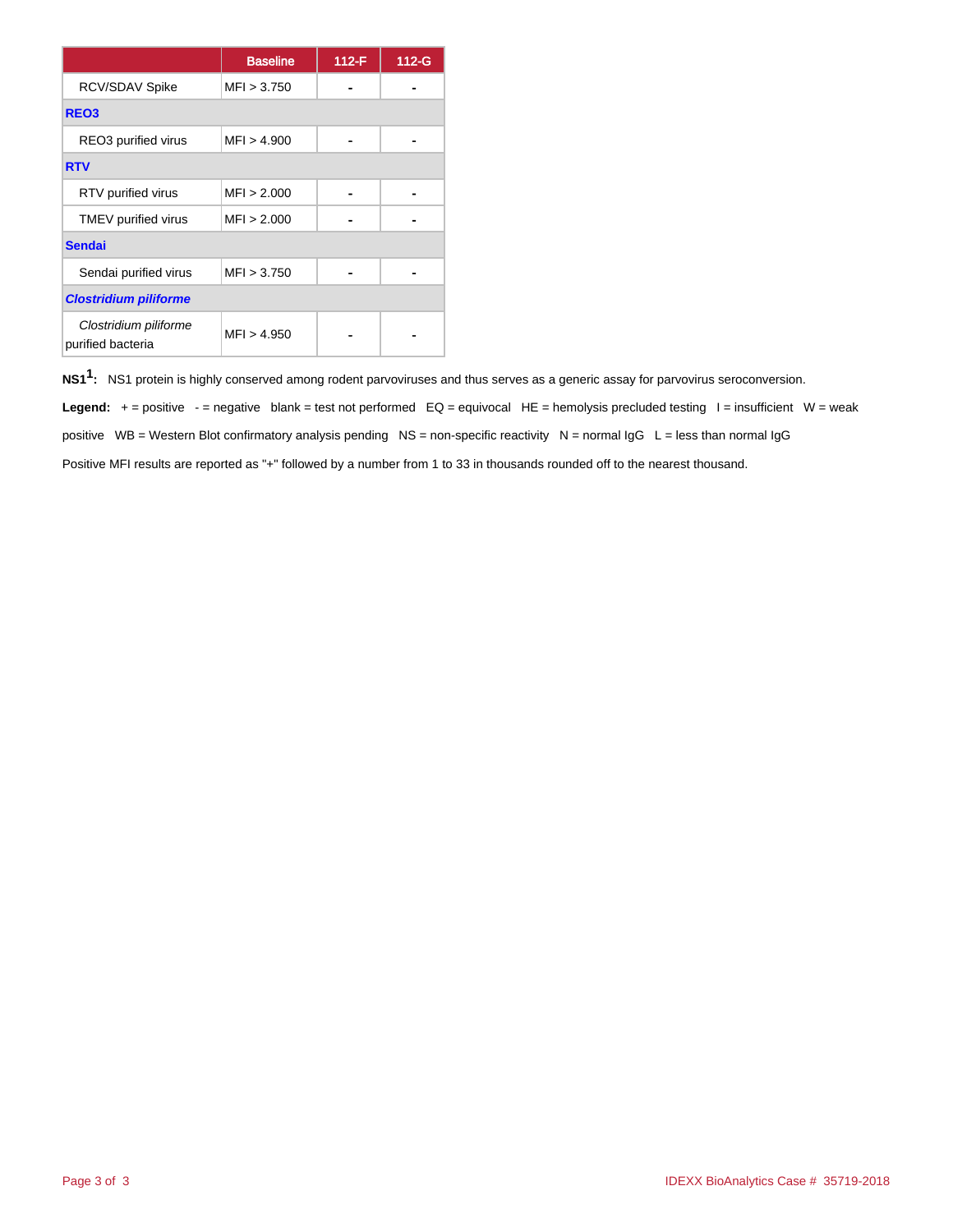



Completed: 12/27/2018

# FINAL REPORT OF LABORATORY EXAMINATION 4011 Discovery Drive, Columbia, MO 65201 1-800-669-0825 1-573-499-5700 idexxbioanalytics@idexx.com www.idexxbioanalytics.com

### IDEXX BioAnalytics Case # 36259-2018 Received: 12/20/2018

### Submitted By

Resource Center Animals-RRRC University of Missouri-RRRC Columbia, MO 65201

### Phone: 573-884-7970

Email: jfedor@mail.missouri.edu; brydae@missouri.edu; watermanjd@missouri.edu; dixonl@missouri.edu; oneilla@missouri.edu; oconnore@missouri.edu; mcdowellm@missouri.edu; RhoadesJN@missouri.edu; hensone@missouri.edu

Fax: [573] 884=7521 Email: FranklinC@missouri.edu; turnergi@missouri.edu

### Referred By

Craig Franklin University of Missouri-Franklin Veterinary Pathobiology 4011 Discovery Drive Columbia, MO 65201

### Specimen Description

Species: rat Description: 4 fur mite swabs Number of Specimens/Animals: 4 Building/Facility: Discovery Ridge

### Area: W112, W113, W114

| <b>Client ID</b>                   | Investigator | Room # |
|------------------------------------|--------------|--------|
| W112 fur mite swab 1-<br>4A        | Bryda        | W112   |
| W112 fur mite swab<br>4B-7         | Bryda        | W112   |
| W113 rat fur mite swab             | Bryda        | W113   |
| W <sub>114</sub> rat fur mite swab | Bryda        | W114   |

## **Services/Tests Performed:** Fur Mite

**PCR evaluation for:** Myocoptes, Radfordia/Myobia

**General Comments:** Quarterly fur mite testing.AO

**Summary:** All test results were negative.